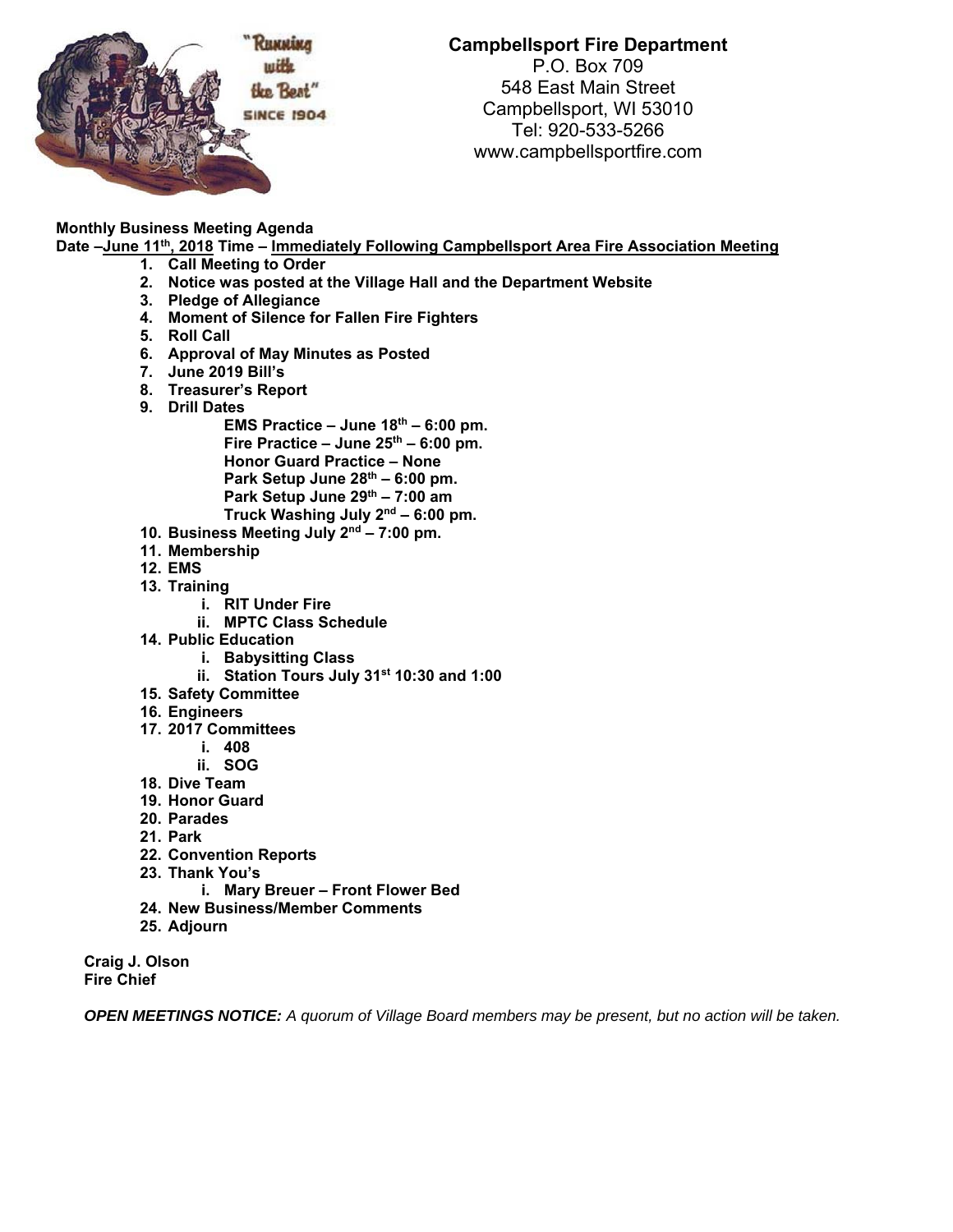## **Campbellsport Fire Dept Business Meeting Minutes June 11, 2019**

- **1.** Meeting called to order by **Fire Captain Jeff Twohig** at 7:29 PM.
- **2.** Notice was posted at the Village Hall and on the department website.
- **3.** Pledge of Allegiance was recited
- **4.** A moment of silence was held for fallen firefighters
- **5.** Roll call **37** present; **37** absent
- **6. Ron Reese**, second by **Pete Gorr**, made a motion to approve the minutes of the May 2019 meeting as posted. Motion carried (voice vote)
- **7. Jeff Twohig** read the bills. **Scott Jungers** made a motion**,** to pay the bills, second by **Tristan Schill.** Motion carried (voice vote).
- **8.** Treasurers Report

|    | Fire Dept            | \$   | 58,926.14  |
|----|----------------------|------|------------|
|    | Amb Fund             |      | 225,816.97 |
|    | Total                | \$   | 284,743.11 |
| 9. | <b>Drill Dates</b>   |      |            |
|    | <b>EMS</b> Practice  | 6/18 | 6PM        |
|    | Fire Practice        | 6/25 | 6PM        |
|    | Park Setup           | 6/28 | 6PM        |
|    | Park Setup           | 6/29 | 7AM        |
|    | <b>Truck Washing</b> | 7/2  | 6PM        |
|    |                      |      |            |

- **10.** Business Meeting 7/2 7PM
- **11. Dave Schellhaass** was given his 50 year award from the Badger Fire Assoc.
- **12. WEMSA** is in November this year. Contact Mary if you wish to attend. She will also be doing a clothing order soon, contact her if interested. There will be some changes to the first in bags coming soon
- **13.** RIT under fire at the training tower was a success and very good training according to **Jamie Zehren**, if you have a chance to take it, please do. MPTC class schedule is online
- **14.** Babysitting class went well and there was 12 in attendance There will be station tours at  $10:30$  and 1pm on July  $31<sup>st</sup>$
- **15.** Keep an eye out for wild parsnip. When transmitting, think about if what you are saying is actually needed.
- **16.** Engineers nothing
- **17.** Committee updates
	- $\bullet$  408 everything is going well
	- SOG- no update
- **18.** Dive team nothing
- **19.** Honor Guard no practice this month
- **20.** Thank you to those that have attended parades so far, there are a few more coming up yet
- **21.** Park no update
- **22.** FDIC update from **Mary Breuer**
- **23.** Thank you's are up front. Thank you to **Mary Breuer** for her work on the flower beds